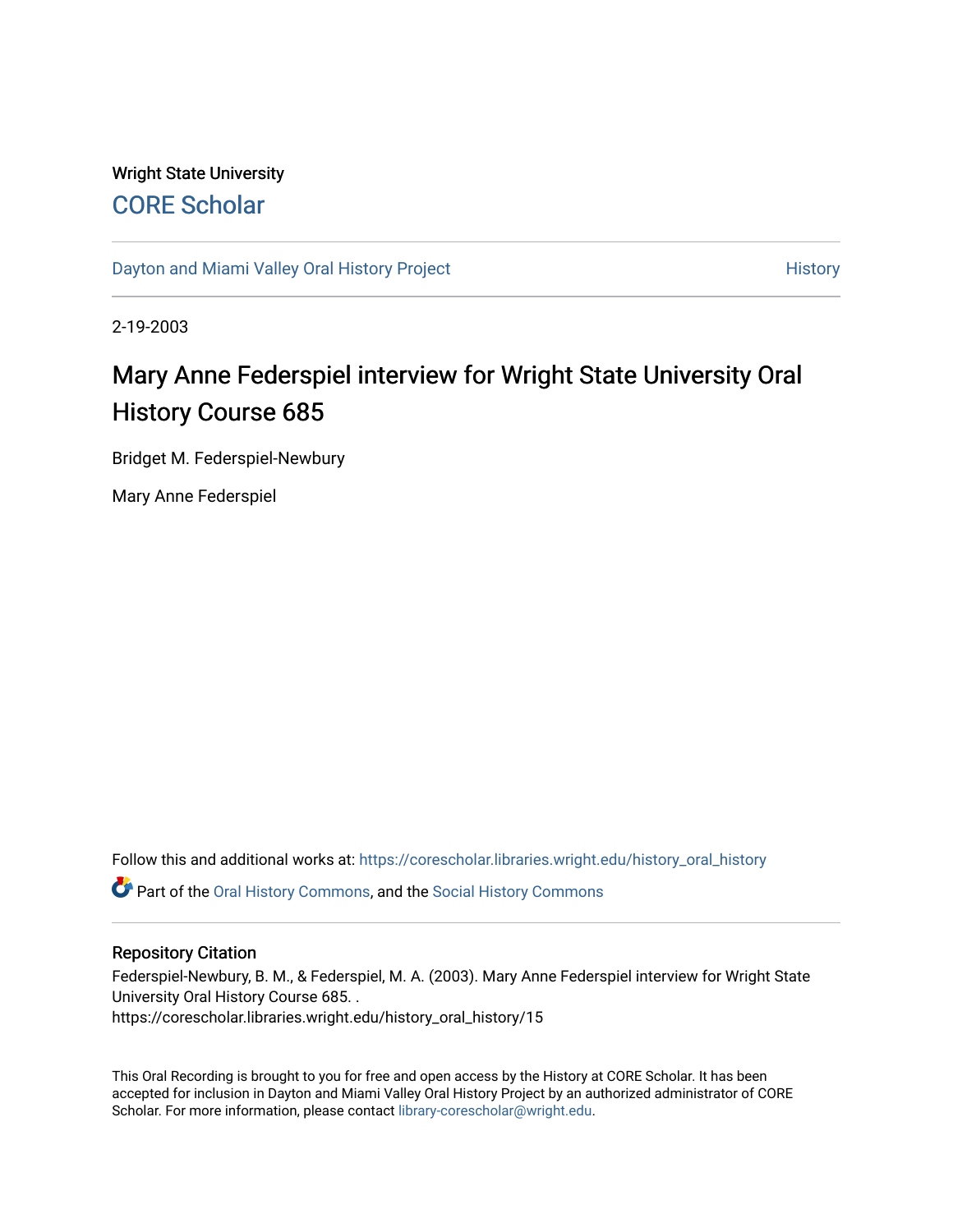Bridget Federspiel

Dr. Marjorie McLellan

Oral History — Hst. 685

March 3, 22003

Bridget Federspiel Interviewee: Mary Anne Federspiel

February 19, 2003; Dayton, Ohio Tape 1 side A Length of Tape- 27 min

Tape 1 side B Length of Tape- 15 min.

February 25, 2003; Dayton, Ohio Tape 2 side A Length of Tape- 5 min.

#### Summary

Mary Anne Hubert Soehner Federspiel was born in Dayton, Ohio in 1937. She grew up in Dayton and has resided in Dayton her entire life. She grew up in the region of Dayton called "old north Dayton" and attended Catholic elementary and high schools. She worked as a clerk before her marriage at the age of twenty. She bore six children and returned to work in the 1980s at NCR. Her first husband died, and she remarried in the 1990s.

The interview covers topics ranging from World War II through some Cold War events. Mrs. Federspiel recalls some events in detail and others vaguely. She states "that during that particular time of my life, I was more directed to my home than I was to outside events. So, that while you thought about them and prayed about them you still felt very distant from them because your life was not involved in that."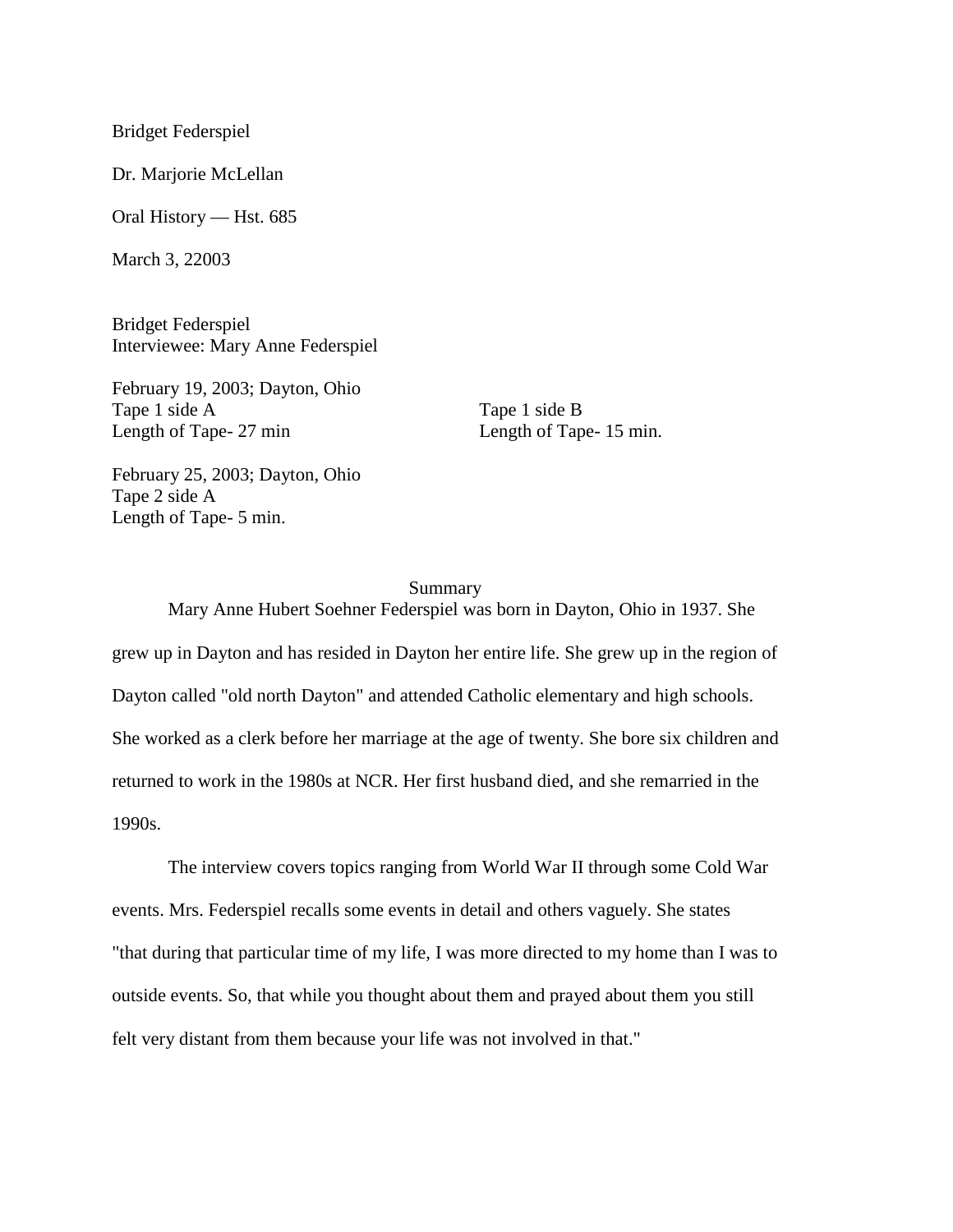The majority of the interview is concerning life while growing up in the Miami

Valley. Mrs. Federspiel explains activities she participated in both as a young single

woman and as a married woman.

"Oh, we would go to the movies. We, my friends and I, would meet and we would get on the bus and ride downtown to the movies. Movies were different in those days. You could walk into the movie house and it didn't make any difference where the movie was. You would try to get there when it was in the beginning but if it wasn't you would walk in and watch the movie and maybe you would watch it all the way through and you could sit through two of them if you wanted to. It didn't make any difference. You could stay as long as your parents had said that you could stay out. And you knew you had to get back on the bus and get back home.

We went to football games at Welcome Stadium and afterwards we would walk back into town and if there was time you stop in and french fries and a coke and then catch the last bus home. You knew you had to get on that last bus to get back home. We rode the buses everywhere. No one had cars. Seldom did you know anyone that had a car. And that was just the family car and that was it. You know, you didn't drive around. The buses were there. Things were downtown so you didn't have to go out far or anything else. You could reach them that way."

On tape B, Mrs. Federspiel answers two specific questions. First, she explains her

outlook of the "good life" in the Miami Valley as a youth, young married women and

today. Secondly, Mrs. Federspiel discusses the three biggest changes in respect to

inventions and technology that has made her life easier.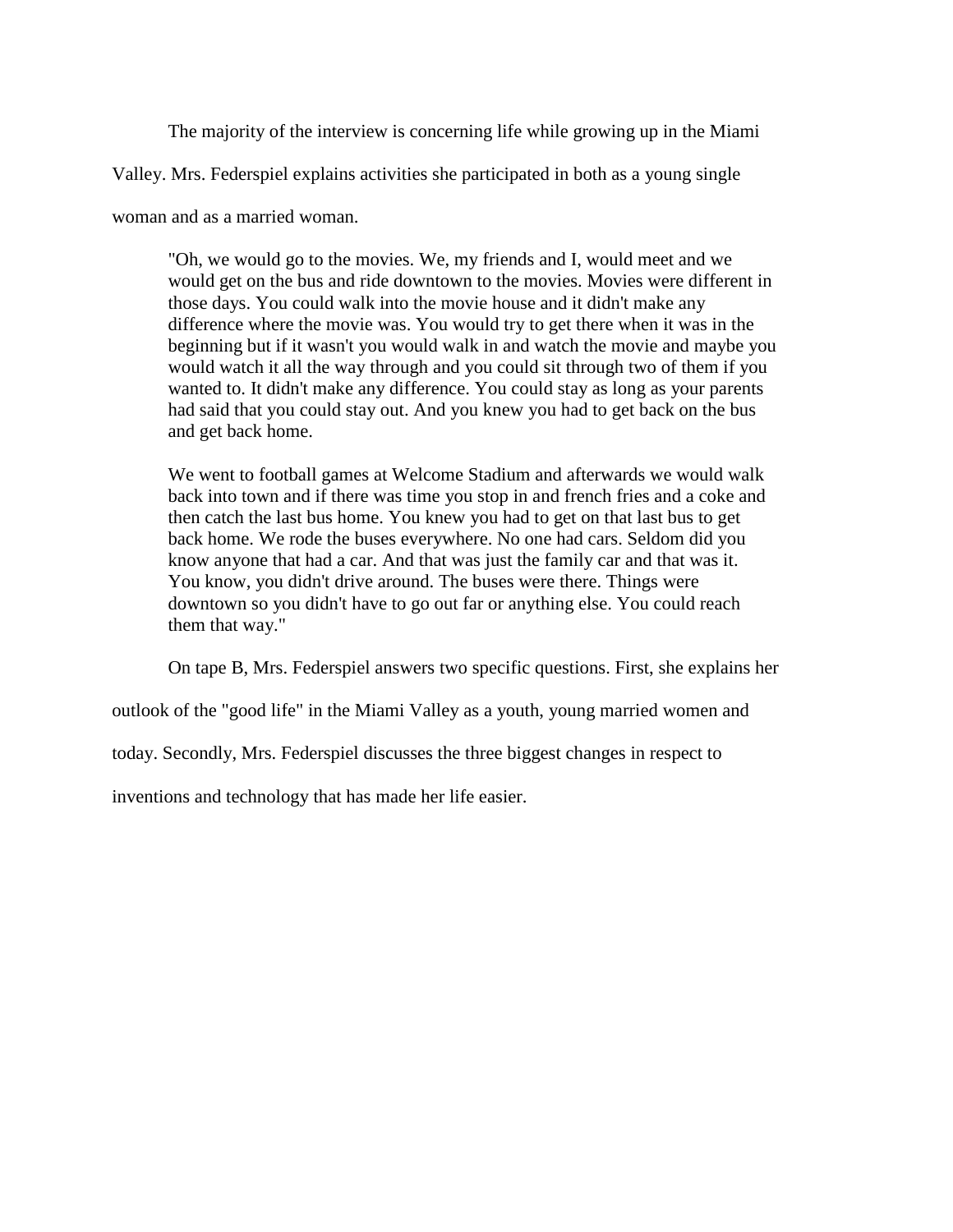Bridget Federspiel

Dr. Marjorie McLellan

Oral History — Hst. 685

March 3, 22003

## Content Outline (Topics/questions)

Bridget Federspiel Interviewee: Mary Anne Federspiel February 19, 2003; Dayton, Ohio Tape 1 side A Length of Tape- 27 min

Topics

Life in the Miami Valley during 1940s

a. World War II

- 1. father's role as air raid warden
- 2. end of war
- b. School Our Lady of the Rosary Church (counter 21)
	- 1. classes
	- 2. uniforms (counter 41)
	- 3. lunch time
- c. Wright Patterson air force base (counter 57)
- d. School Julienne High School and St. Joseph High School
	- 1. courses
	- 2. gym class
- e. Social life
	- 1 . boys
	- 2 . interaction with non-Catholics (counter 103)
- f. Korean War
- g. Activities growing up (counter  $-125$ )
- h. After High School
	- 1. work \$1.00 an hour (counter 154)
	- 2. marriage (counter 176)
- i. Cold war
	- 1. Cuban Missile Crisis (counter 229)
	- 2. Bomb shelters
	- 3. Kennedy assassination (counter 260)
	- 4. Space race (counter 275)
- j. Civil Rights in Dayton (counter 282)
- k. Family life
	- 1. family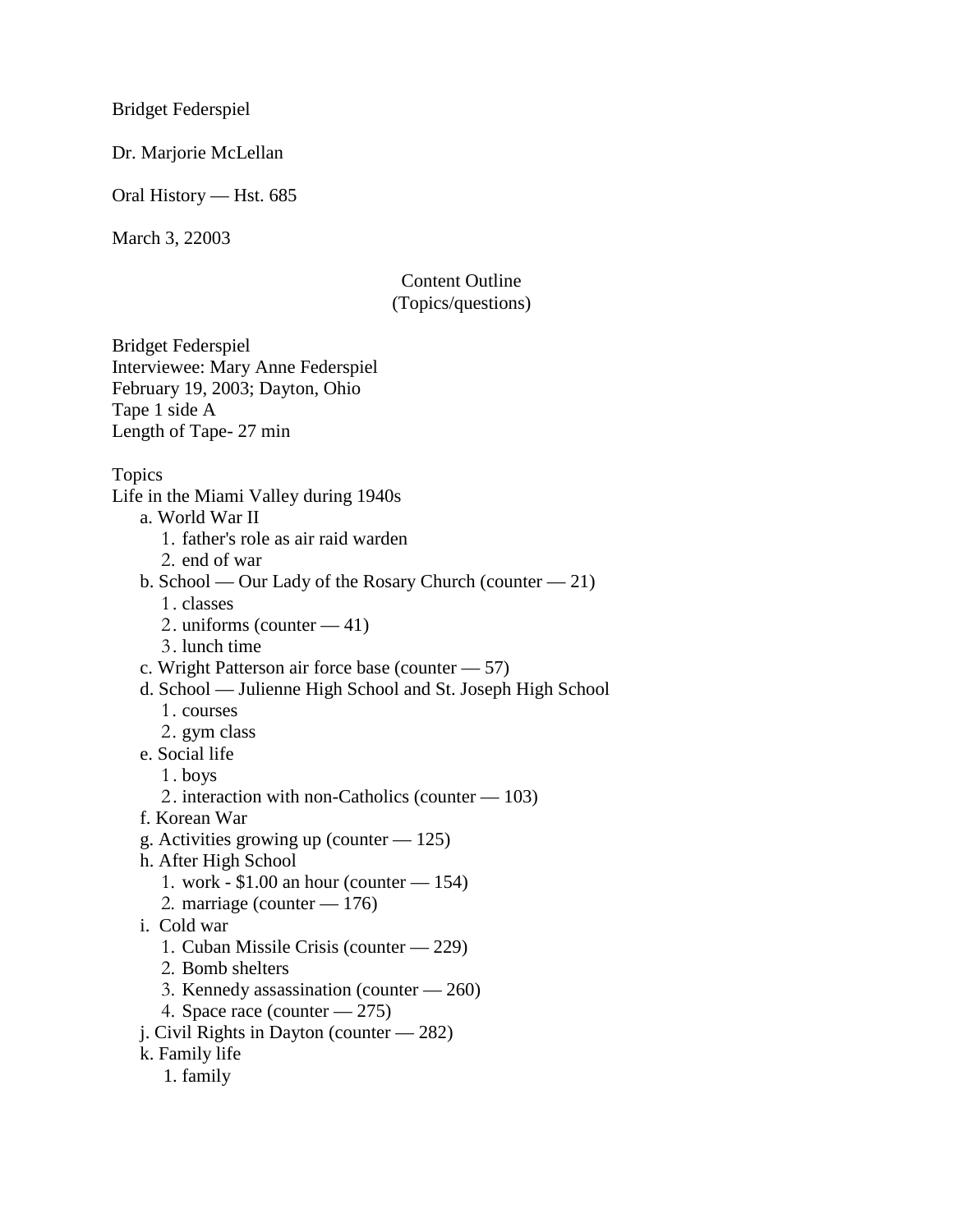2. returning to work (counter — 327)

Bridget Federspiel Interviewee: Mary Anne Federspiel February 19, 2003; Dayton, Ohio Tape 1 side B Length of Tape- 15 min.

Life in the Miami Valley during 1940s

- a. Family life in Kettering
- b. Social life as married couple (counter 58)
- c. Unique for the time period (counter  $-76$ )
- d. Shopping centers

Bridget Federspiel Interviewee: Mary Anne Federspiel February 25, 2003; Dayton, Ohio Tape 2 side A Length of Tape- 5 min.

What was the good life?

- a. youth
- b . 30s/40s age
- c. today 60s

What were the three biggest changes as far as inventions, technology that made life easier? (counter — 25)

- a. cars
- b. computers
- c. internet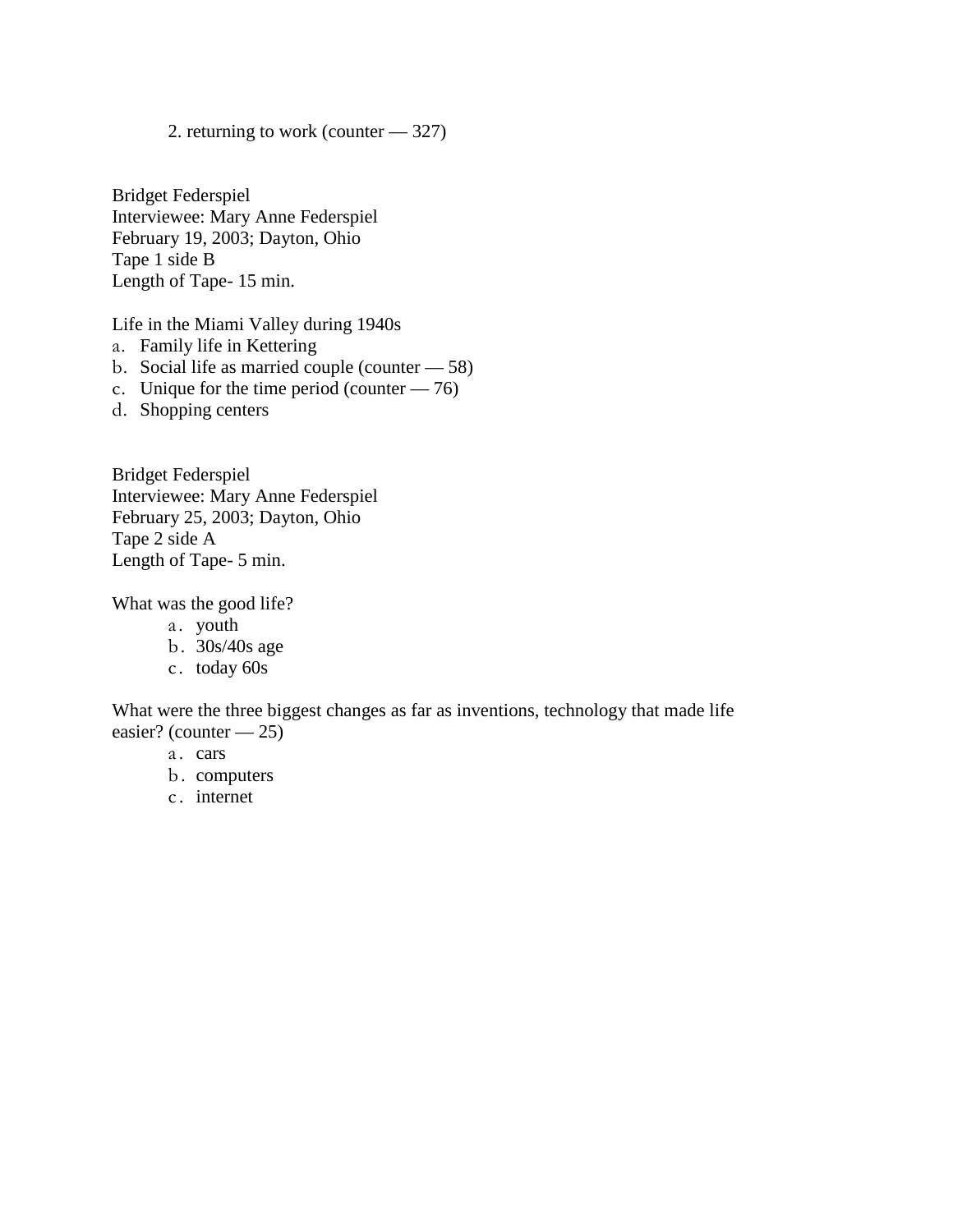Bridget Federspiel

Dr. Marjorie McLellan

Oral History — Hst. 685

March 3, 22003

Transcription of interview February 19, 2003 Mary Anne Federspiel Dayton, Ohio

## **Tape 1 side A Length of Tape — 27 min.**

Bridget: This is February 19. We are in Dayton, Ohio. My name is Bridget Federspiel and I am getting ready to do an interview for the Oral History project.

Mary Anne: I am Mary Anne Federspiel. I was born Mary Anne Huber and my first husband was Richard Soehner. My second husband is Walter Federspiel. I was born April 24, 1937.

Bridget: Okay. We're going to start by asking what life was like in the Miami Valley and I wanted to start with what do you remember of World War II?

Mary Anne: World War II I was very young. The most I remember was that my father was the air raid warden for our street. He had to go out every night and make sure that everything was dark. We had to have curtains that shut out all the lights. I was very young, six years old. I remember when they declared war. I was with my grandmother at a movie house and we came home very rapidly after everyone heard that news. The, I don't really remember much about the end of the war. It was, I just too young to think about that. I just remember about my father.

Bridget: Okay. Do you remember what he would have to do if somebody, if lights were showing through, I mean?

Mary Anne: No, no I don't. I remember my mother saying that he didn't, he didn't have to go to war, because he had two children at the time. So, that exempted him from being in the army at that point. I don't really remember any that they talked about.

Bridget: Okay, where did you go to high school in Dayton?

## **21**

M: I went to Julienne High school for two years and for two years at St. Joseph's commercial high school. Julienne was out off of north main street and my friends and I took two buses to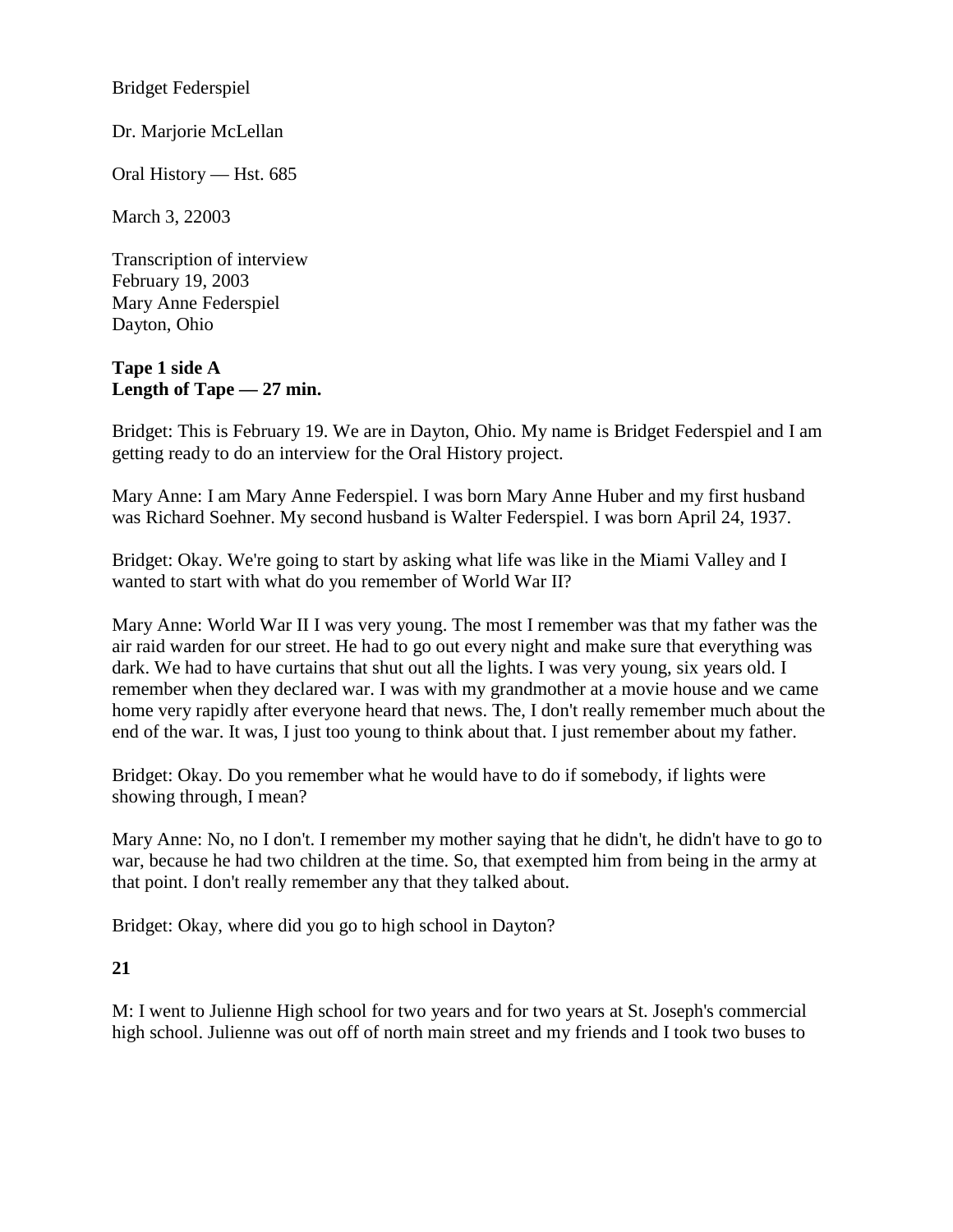get there and back. St. Joe's was down town and so we only had to take one bus to go there. But both were Catholic girls' high schools.

Bridget: What part of town did you live in?

Mary Anne: I grew up in what is now called old north Dayton. Which I lived on the same street as Our Lady of the Rosary Church, right across the street from the school. So I never had any excuse about not being there on time.

Bridget: What was your neighborhood like? I mean who lived there and how was it?

Mary Anne: Well, I had, I was the only girl my age living in that particular first block of Notre Dame. Most of my friends live in the next block of either Baltimore Street or Notre Dame. So, I always had to go up the street to play. My school was unusual in the fact that boys and girls went to school separately. We were taught by the order of Notre Dame nuns and the boys were taught by the Marianist brothers. And at that time, they didn't teach girls. So the boys and girls were separated and I never went to school with a boy until I went to college in the evening.

Bridget: Even in your elementary school?

Mary Anne: No, elementary school was separated at that point. Now of course they're all together and but at point the boys went to school in one building and the girls went to school in another building.

Bridget: Now did you have a dress code? Did you wear a uniform?

#### **41**

Mary Anne: We didn't wear uniforms. No. We didn't have uniforms. I remember that winters were really winters. We wore leggings. You didn't wear slacks back then. We wore leggings to school. When I was, up to the third grade, in the winter I always had to wear long cotton hose. It wasn't, it was definitely cotton, and it was heavy and you could tell it wasn't nylon or anything. It was heavy because we wore skirts, and your legs were bare and my mother always said we needed to have our legs covered.

Bridget: Did you eat at the school? Did they have a cafeteria? Did you bring your lunch?

Mary Anne: Some children bought their lunches. We had students that came from farms around. There weren't a lot of houses out in the country. There were big farms yet. And other students went home. Of course I always went home because I lived across the street from the school. And we had, I don't know how long the lunch hour was but it was time enough for people to go home and eat and still get back to play at recess time, lunchtime.

Bridget: Okay. You grew up in Dayton near a major airforce base. Can you tell me anything about the base when you were growing up? Anything that you can remember?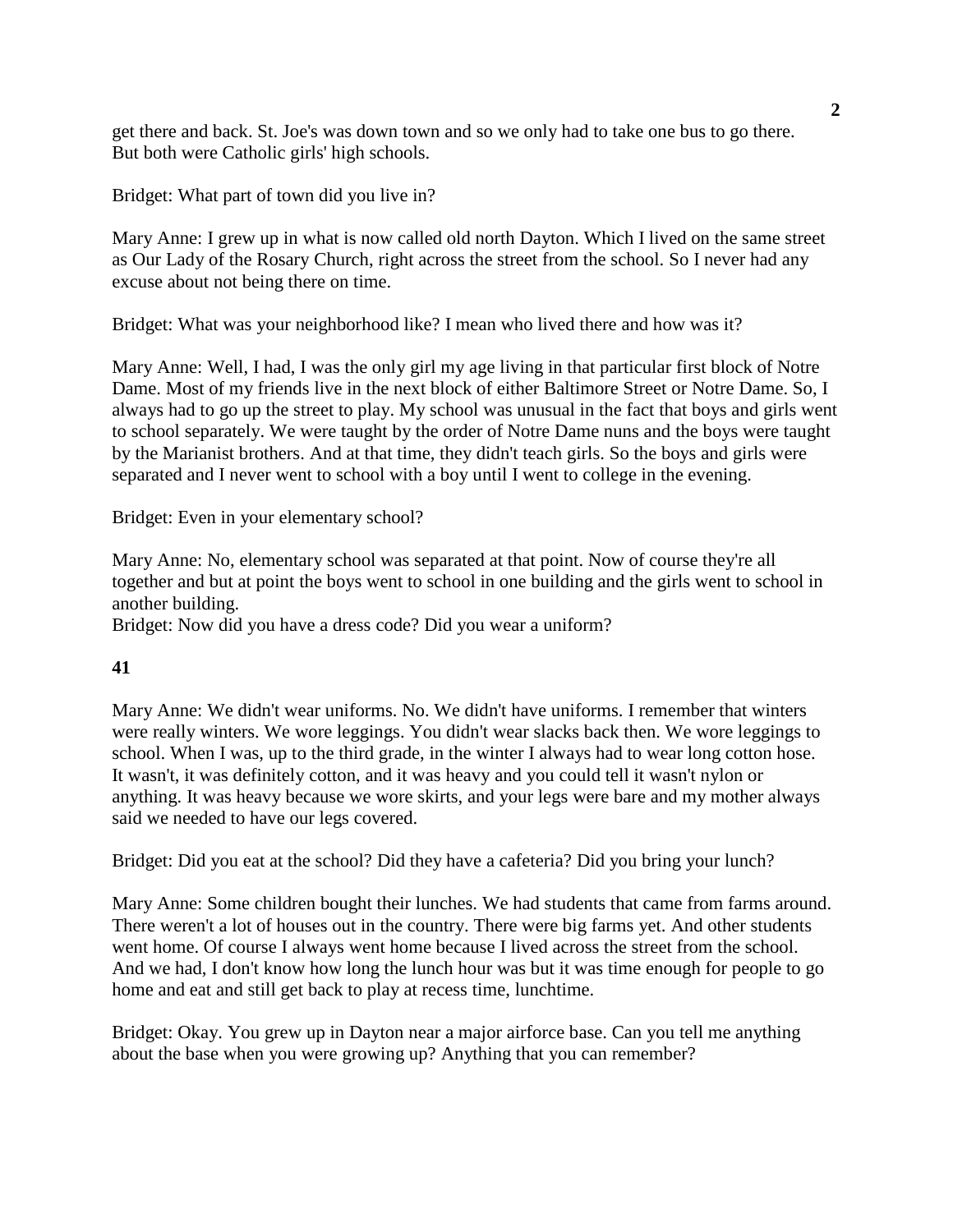Mary Anne: I don't really remember very much about it when I was growing up. I just know when I was younger. I know that we didn't have a car in our family so of course we could even go out to go past it ourselves out there. It was always a military establishment so you never even thought about going into a place like that. It was very military. And of course there was always a big high fence around it so that made it even more forbidding at that point.

Bridget: Okay. Once you got into high school what kinds of courses did you take?

Mary Anne: At Julienne, I took college preparatory courses. I had two years of Latin, three years of English, biology, geometry, algebra. I mentioned biology.

Bridget: Did you have to take a gym class?

Mary Anne: Oh, yes, we had gym. At Julienne we had gym. And we wore a gym uniform that was cotton. It was light blue and it was all once piece. If I can remember, and it had bloomer type legs. It was, you know, no one liked gym. It was not the most favorite class. (Laughter) But we did learn dances and different games but I don't remember doing anything much outside at gym time. It was always inside.

Bridget: It was always inside. Did you play any sports, like basketball?

Mary Anne: I was never a particular sports person. In grade school I remember playing kickball and that was the most of my sports involvement. I played a little tennis in high school with my friend and nothing, no organized, basketball or volleyball or anything like that. I am a much better speculator than I was a participator.

Bridget: Going to an all-girl school, how did you meet boys?

Mary Anne: Well, there was, first of all you always saw them on the buses because they were going down to Chaminade or they were in your neighborhood. At our church every Sunday we would have, every Sunday evening, we would have a dance and all the high school students that lived in the neighborhood or went to that church could come to the dances. Also Friday evenings we had Club Kaoda,,which was at the Loretta, which was downtown on first-street, west First Street. The Loretta was a hotel for girls, for young women. Mostly they came from the north, from Minister and Wapakoneta, those kinds of places. And they would come to Dayton to work, and so this was a place where they could live. It's kind of like, I guess you would call it a Catholic YWCA, and they had small, I don't even know if there were cooking facilities there, but a lot of my friends were there. After I graduated from high school, there was another group called the Catholic young peoples club and it also met at the Loretta and they would have different activities. We would have dances and of course there was always a meeting on Wednesday, and we would plan different activities during the year. We went on picnics. And to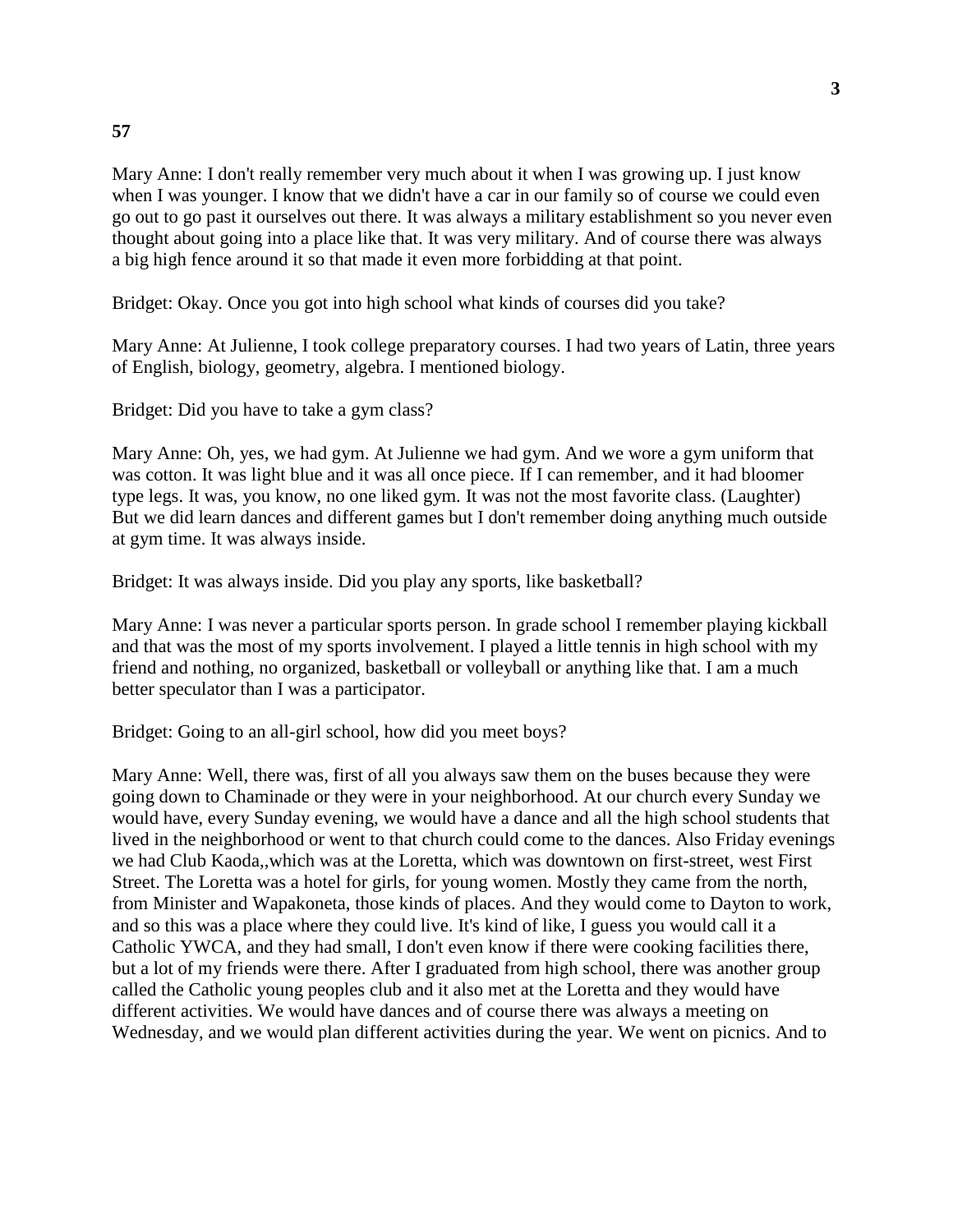swimming pools and we played miniature golf. And that's where most of my friends, and I, myself, met our husbands was at the Catholic young people's club.

Bridget: By going to Catholic schools all your life, did you have interaction with children that went to the public schools? What were the big public schools?

## **103**

Mary Anne: Well, there was Allen school and Webster. Kiser high school. But no, I didn't know many non-Catholic people. I think I had maybe one date with a non-Catholic person, and you just, you knew more Catholic people than Protestants, you just, you knew your parents would not particularly approval of you going out with a Protestant so you just didn't, you didn't do that.

Bridget: Now while you were in high school, the Korean War broke out. Do you remember it breaking out or any of the reactions?

Mary Anne: I remember, not so much when it broke out, but we were, my friends, my one particular friend always included me in their family outings or family get togethers, and some of them were from the North and they had a big picnic party one day in the summer after we were freshmen and this was the summer after our freshmen year. And so I met one of her cousins there, who was going off to Korea. And so for over a good year I wrote to this young man in Korea. I sent him comics and just told him ordinary things that were going on in high school. Nothing ever came of it. It was just a year when he was over in Korea. And he would write. He wrote about different, how horrible it was there in Korea. But being as young as I was it didn't you know the full impact of all that didn't register until much later in my life.

Bridget: Besides these dances, what else would you do while growing up for fun?

#### **125**

Mary Anne: Oh, we would go to the movies. We, my friends and I would meet and we would get on the bus and ride downtown to the movies. Movies were different in those days. You could walk into the movie house and it didn't make any difference where the movie was. You would try to get there when it was in the beginning but if it wasn't you would walk in and watch the movie and maybe you would watch it all the way through and you could sit through two of them if you wanted to. It didn't make any difference. You could stay as long as your parents had said that you could stay out. And you knew you had to get back on the bus and get back home.

We went to football games at Welcome Stadium and afterwards we would walk back into town and if there was time you stop in and french fries and a coke and then catch the last bus home. You knew you had to get on that last bus to get back home. We rode the buses everywhere. No one had cars. Seldom did you know anyone that had a car. And that was just the family car and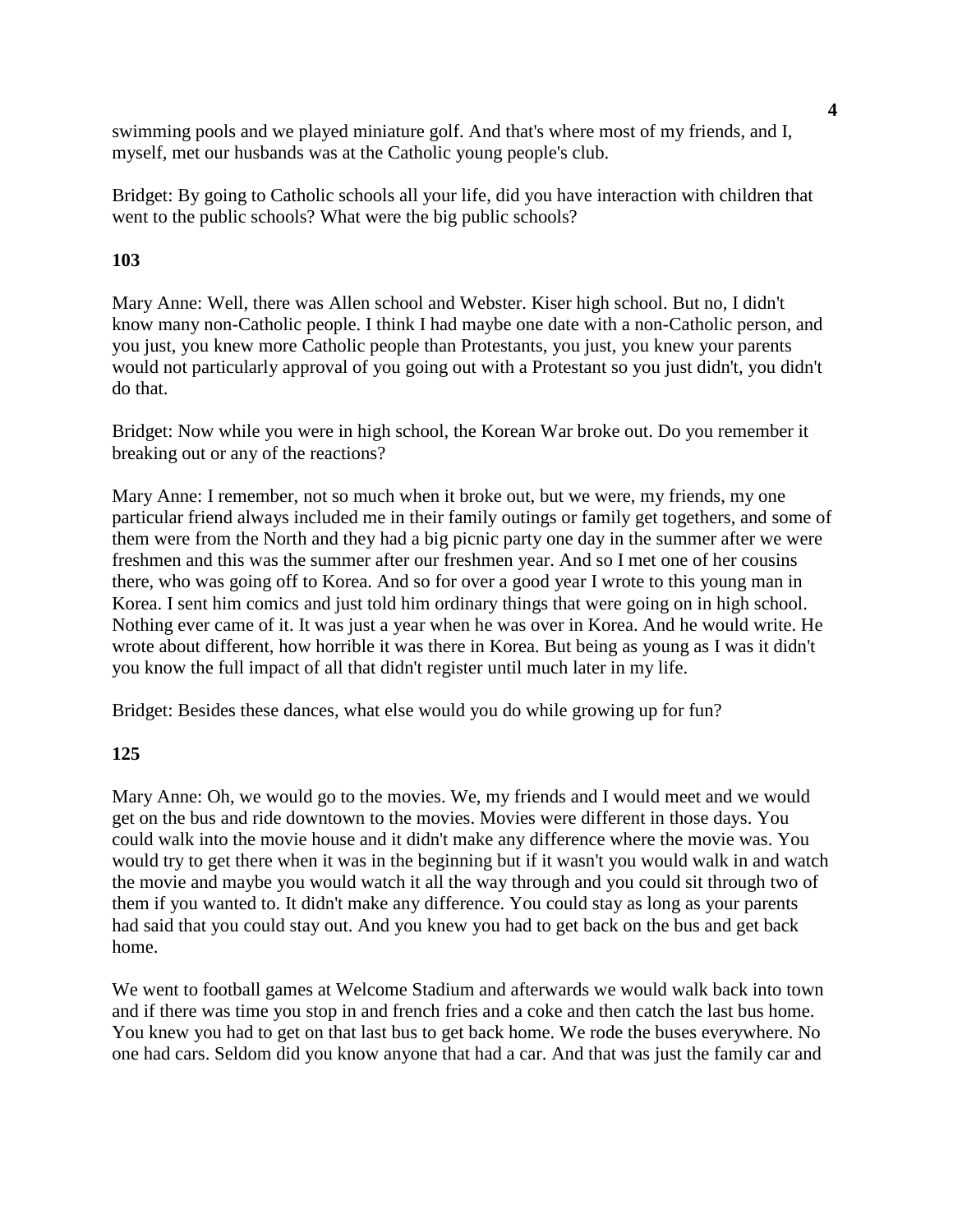that was it. You know, you didn't drive around. The buses were there. Things were downtown so you didn't have to go out far or anything else. You could reach them that way.

What else did we do. . .Oh we would go have slumber parties with the girls. I remember doing that. And, we also would just to each other's houses and on the weekend and just have a party, a gathering of girls together. I'm sure we did other. . . oh, I spent a great deal of time at the library. I loved to read and we in the summer time especially would have plays and so the kids in the neighborhood would get together and we would have a play and we would put it on for the rest of the neighborhood kids.

I also like to embroidery and crochet so I did a lot of that as well.

Bridget: Once you graduated from high school, what did you do then?

## **154**

Mary Anne: Well, when I graduated from high school I had gone for two years at St. Joseph Commercial and that was more of a business-type school although you still could go on to college after that. Several of my friends did do that but I went to work. I worked during school I worked after school as a file clerk while I was at the end of my junior year and all of my senior year. And then I went to work in an office. It was called; the company was called Precision Laboratories. And it was a dental laboratory and I was the only clerk, you would call me, in the office. There was a manager, myself and I did payroll and bookkeeping, answered the telephone and that sort of thing after high school.

Bridget: Can I ask you how much did you made?

Mary Anne: I made a dollar an hour and that was, I only made seventy-five cents an hour when I was a file clerk and when I started full time I made a dollar an hour. And I worked from, let me guess I see, from '55 until '58. I must have gotten a small raise in between because I remember when I went back to work after my children were born, and I subbed in the summer a couple of years, they actually paid me two dollars an hour and I thought that was very good. (laughter) at the time.

Bridget: Okay. When did you get married?

**176**

Mary Anne: I was married in February  $16<sup>th</sup> 1957$ . And I was not yet twenty when I was married.

Bridget: Okay. Where did you live when you first got married?

Mary Anne: Well, when I first got married, we had built a house. We, we went on our honeymoon and we came back and we lived, in Dick's mother's apartment for about three days and by that time our house was about finished. My husband was  $7^{1/2}$  years old than I so he was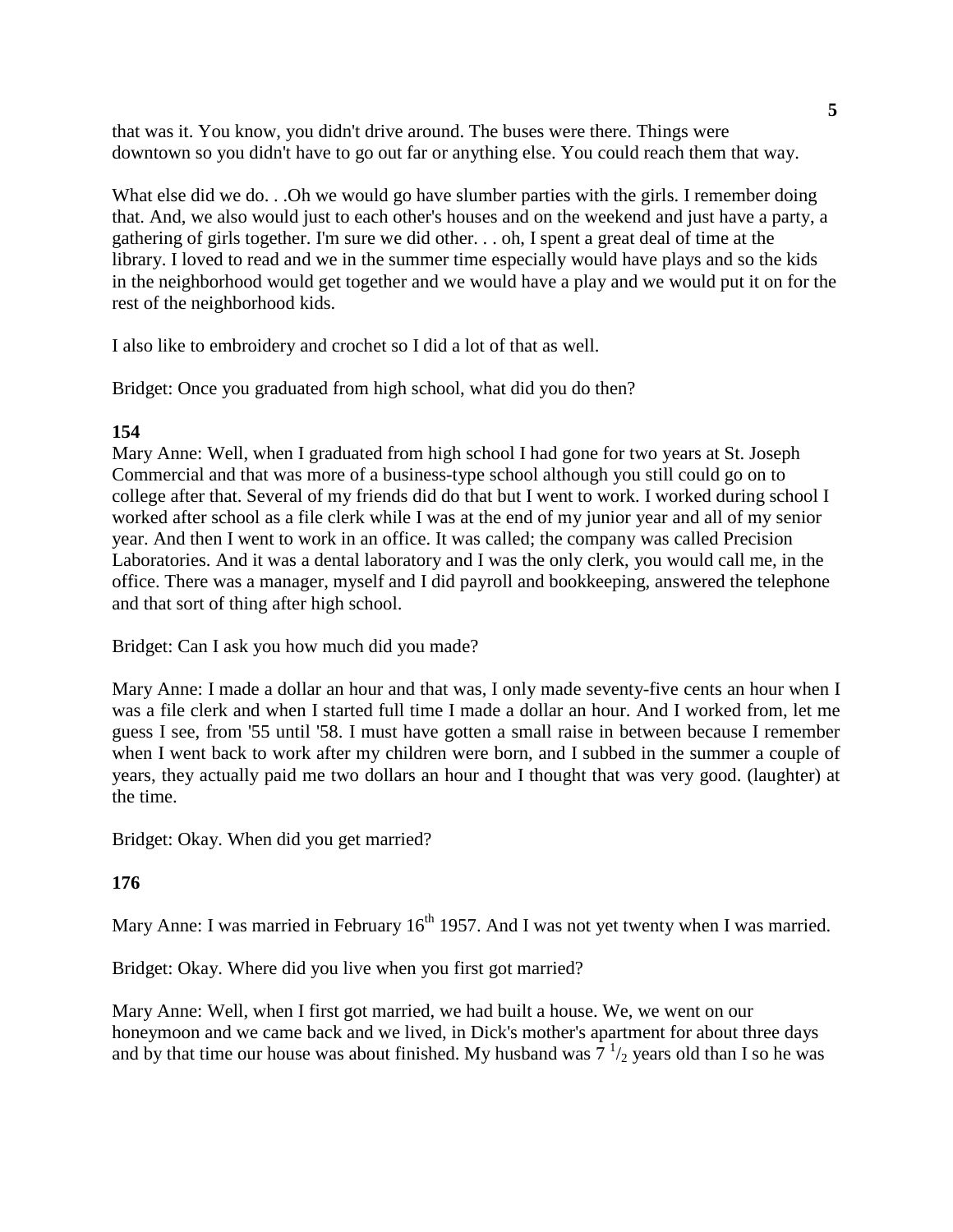more settled and had a little more money and so we decided we would build the house when we got married.

Bridget: What section of town?

Mary Anne: Well, we lived in Kettering. It was in Kettering, very on the edge of Kettering, at the time. Woodman Drive was just beginning to be finished. Rikes-Kettering, which became Lazarus, was just being built when we moved in. The house was a couple blocks off Woodman Drive there. It was all brick. It had a basement. It didn't have a garage but we had three bedrooms and like I said a basement.

Bridget: So, once you got married, did you just stay at home or did you continue to work?

Mary Anne: No, I continued to work until our first child came and then I stopped working about the end of May and Mark was born the end of July. So, I just stayed home then after that.

Bridget: What kind of, what kind of activities did you do while you were married? What did you do for fun? Anything different then when you were single?

#### **201**

Mary Anne: Oh, well we went to movies. We also after, it must have been 1958, '59 time frame. A group of couples that we had known from the Catholic young peoples club got together and formed a pinochle club. So we met with them every month. It was once a month and played pinochle. I also, we also went out with other friends of mine, we had gone to school with, high school There were six of us that were very good friends and we the girls would get together once a month and we would bring our sewing or embroidery there and sit around and talk. That was our girls' night out. And once a month, the fellows would get together and they would play poker. So that was their night out. And in between we would get together and play cards at each other's homes and sort of thing or go out to the movies and Dick always said that we needed to get out at least once a week and do something. So, so we always did that, even after the children came.

Bridget: And how many children did you have?

Mary Anne: I had six children.

Bridget: In how many years?

Mary Anne: Well the first, the first five came, well the six was all together in twelve years, but the first five were in oh, just about six years and then there was a space of six years later I had my last child.

Bridget: Okay. During the fifties and sixties the Cold War was heating up. What do you remember about the Cuban Missile Crisis?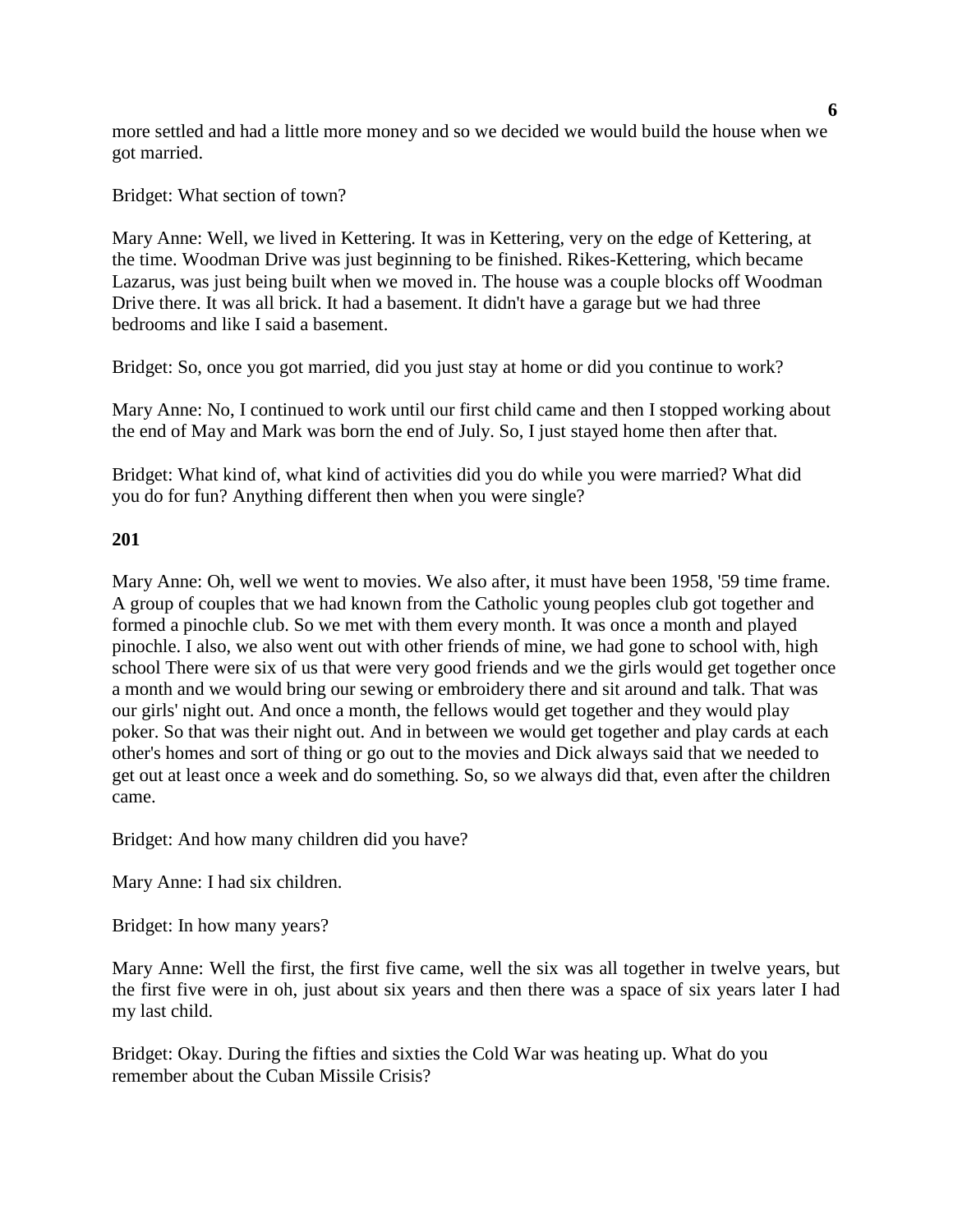#### **229**

Mary Anne: Well I remember that there was a big commotion about it. I remember Khrushchev being in it and the President, I think it was President Kennedy at that time. So, I remember being worried about it. And there was always in the fifties, especially the later, fifties they were talking about, we were talking about making (Pause) Oh stop it. (laughter) I can't think of what you called them. Air raid, no, not air raid shelters but

Bridget: Bomb shelters?

Mary Anne: Yes, bomb shelters. Because that was the big thing if they, if they drop an atom bomb, you know you were suppose to have a place that you could go that would be secure Well, we talked about it and personally they were not cheap to build and we decided because we were so close to Wright Patterson that if they were going to come and bomb Wright Patterson, which would have been one of their main targets, I am sure, but we would be much too close to have any chance to, of surviving. So (laughter) we put our trust in the Lord and said that we will not build a bomb shelter. And so luckily we didn't need it. We were very grateful for that. But that, I remember when you asked that question, when we were in the eighth grade like 1950, '51 we practiced for bombing raids. We would have to, they would give a signal and everyone would have to put their heads down and under the desks. I mean that was, I don't know what that would have done, I mean it wouldn't have protected us from much but that was the air raid system that we went through when we were in school. I remember doing that.

#### **260**

But I think that during that particular time of my life, I was more directed to my home than I was to outside events. So, that while you thought about them and prayed about them you still felt very distant from them because your life was not involved in that.

Bridget: Where were you when you heard that John F. Kennedy was assassinated?

Mary Anne: I was in the basement doing the laundry. And I can remember, having the radio on and listening to that and, I mean it was just so shocking. To this day, I can remember that. It was really bad.

Bridget: During the sixties we went through the Vietnam War and one of Kennedy's promises was getting a man on the moon. Do you remember watching the man step out on the moon?

#### **275**

Mary Anne: Oh yes. Yes, we did. In fact we woke Mark up. It was right before his twelfth birthday and that was very exciting. Yes we did do that. We watched all those kind of things with much interest, at that time.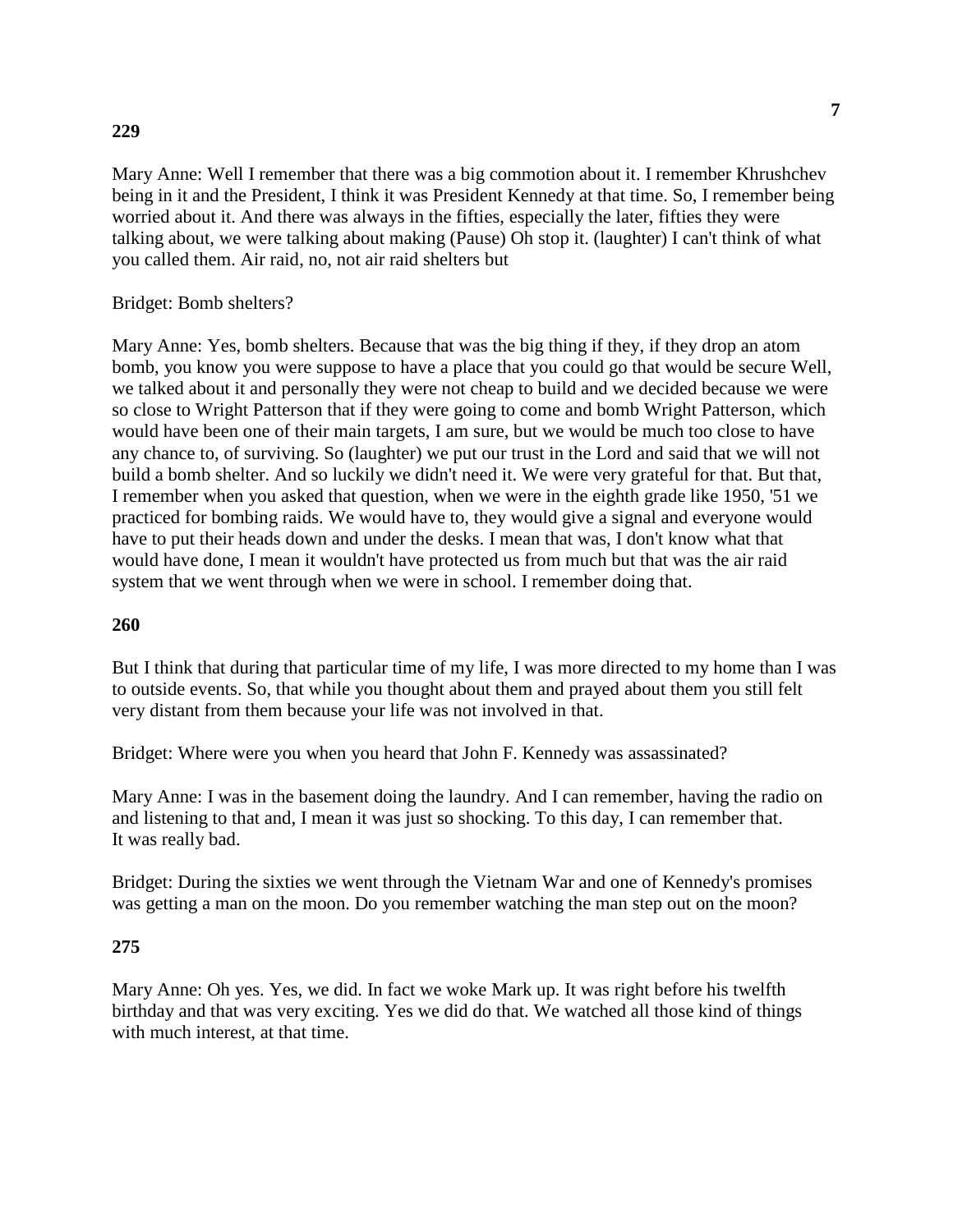Bridget: Also during the sixties, we were going through the civil rights movement. Can you recall any particular events that occurred in Dayton or anything that really stands out in your mind as far as civil rights movement?

## **282**

Mary Anne: Well, I think as a child I always felt that the fact a person's skin was a different color was certainly no reason and why they would have to have a separate, separate hotels, or places where they had to be. I never agreed with that, and my family never felt that way.

Bridget: Did you encounter much segregation here in Dayton or were you just aware of it?

Mary Anne: I think that we were aware of it. The west side of Dayton was always, was always black. There wasn't much mingling between the two sides. However, when I was in high school, a friend of ours lived on Western Avenue. They, her grandparents owned the Super Packing Company and their house was right across the street from where that was. And, so when we would go to visit or go to each other's houses, my friend and I would take the bus from North Dayton and go down to Third and Main and get on the western avenue bus and go to our friend's house. And we would be the only white people on the bus. That I remember. We had no troubles. I mean you felt strange because you were the only white people on the bus. But we didn't have any difficulties at that time.

Bridget: Were there any African-Americans that went to Chaminade, I mean Julienne?

Mary Anne: I think that there was maybe one girl in our class but I really can't remember more than that being there.

Bridget: Would blacks and whites be on the sidewalk together or was it really pretty much separate downtown, like when you were transferring buses or getting on buses?

Mary Anne: I think they were all just standing there together. I don't think there was any problem in that way, downtown, at any rate. It wasn't like it got to be later on when things seem to heat up and then they were beginning to stand up for their rights. You know what they were doing. But at the time, especially the early part of the 50s, I don't think there was downtown.

Bridget: Okay. Lets go back to your family life and raising children. When did you go back to work?

#### **327**

Mary Anne: I didn't go back to work until my youngest child was twelve. So I.

Bridget: You got a dollar raise?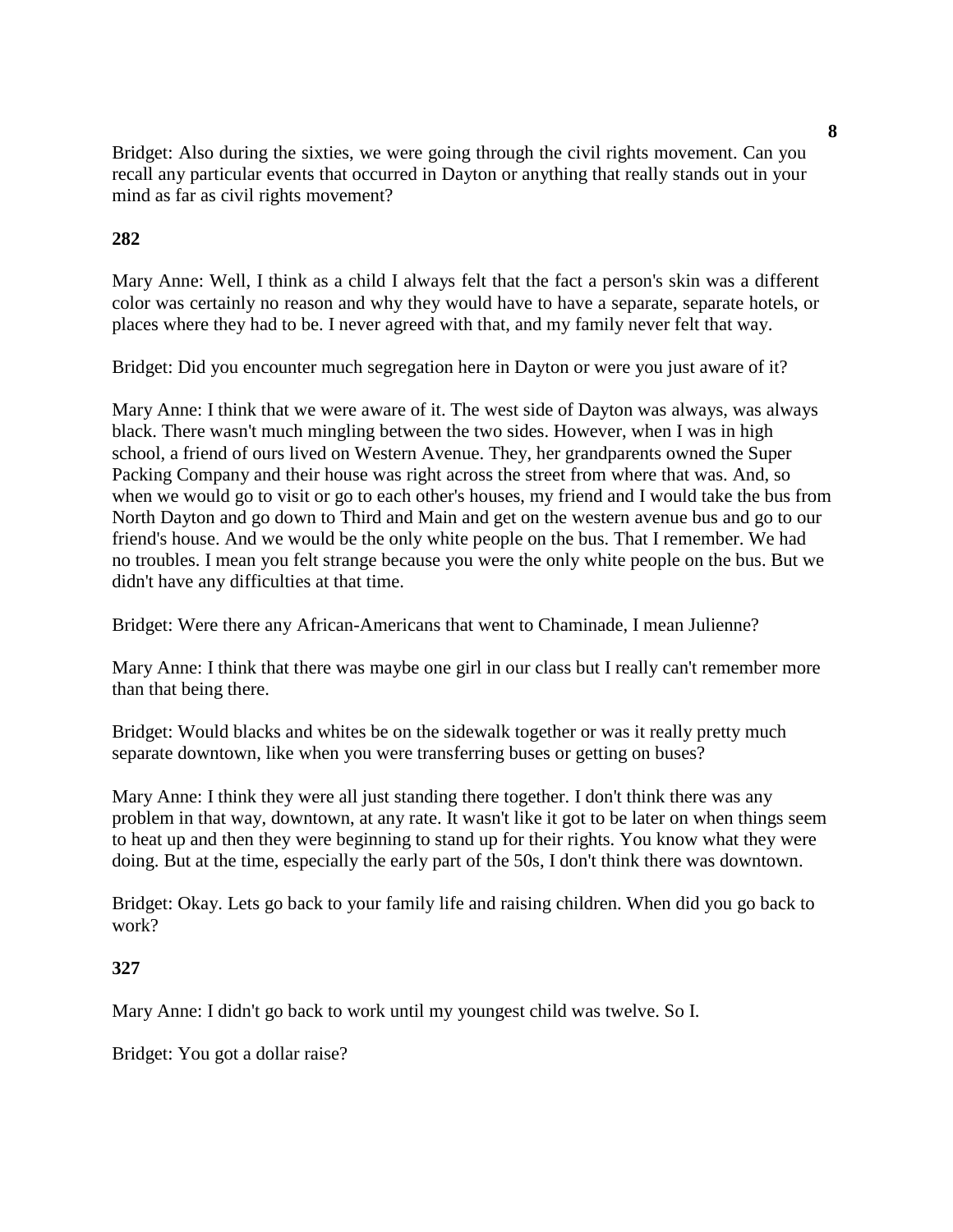Mary Anne: No (laughter), the first time, I was referring to that. That was after, after I was home with Mark and the following summer they asked me to come in and that's when they gave me the two-dollar raise. But when I went back to work in '85, I guess it was, or '86, why, no, I had a much more substantial raise at that point. But I went back to work at that point. I was beginning to feel like I wanted to contribute something else to my own life as well as to our family life. The children were getting older and there were more expenses and things like that. So at the time, the company my husband was working for was bought out by another. There was always that worry about whether or not he would have a job and so I went back to work at that point. Partly for that and partly for the fact that I wanted to accomplish something on my own as a person.

Bridget: Okay, where did you go to work?

## **349**

Mary Anne: I worked first part-time positions and then I was offered a full-time position at NCR, which I was very grateful for. And, I worked there as a temp for three months, and then I was hired full-time by the company.

Bridget: NCR is still a major company here in Ohio, Dayton. Growing up, was it a big company? I mean was it a dream to get into NCR?

Mary Anne: Oh yes. Very definitely. I remember my mother talking about her brothers; they had worked at NCR. My cousin worked there. So, it was a good company to work for. It was here in Dayton and it always had the interest of the city and the people in mind when they were here.

Bridget: Okay. We are going to stop the tape and turn it over.

## **Tape 1— side B Length of Tape — 15 min.**

Bridget: Part of an interview with Mary Anne Federspiel. And we were talking about going back to work in 1985, after your children, your youngest had gotten to be twelve and lets go back and talk about more on how Dayton was when you were growing up. You had mentioned after you married that you moved out here to Woodman, and Woodman hadn't been, wasn't, was almost complete. What else do you remember as far as the geography of the city?

Mary Anne: Well, our house was in a new plat. Our houses were brick with wood, wood peaks to them. The houses that were across the street on Woodman Drive had been built in the early fifties and they were smaller homes and didn't have basements. In fact the company I worked for was a mortgage company, the Kissel Company and I helped file the mortgages and the paper work on the houses that were in that plat on the corner of Woodman and Dorothy Lane. I remember the names of the streets. There, there really wasn't much that I can recall beyond where this plat was In front of that plat was a just completely open field. In fact they assured us that they would not have a shopping center there, or anything there. But as things go, builders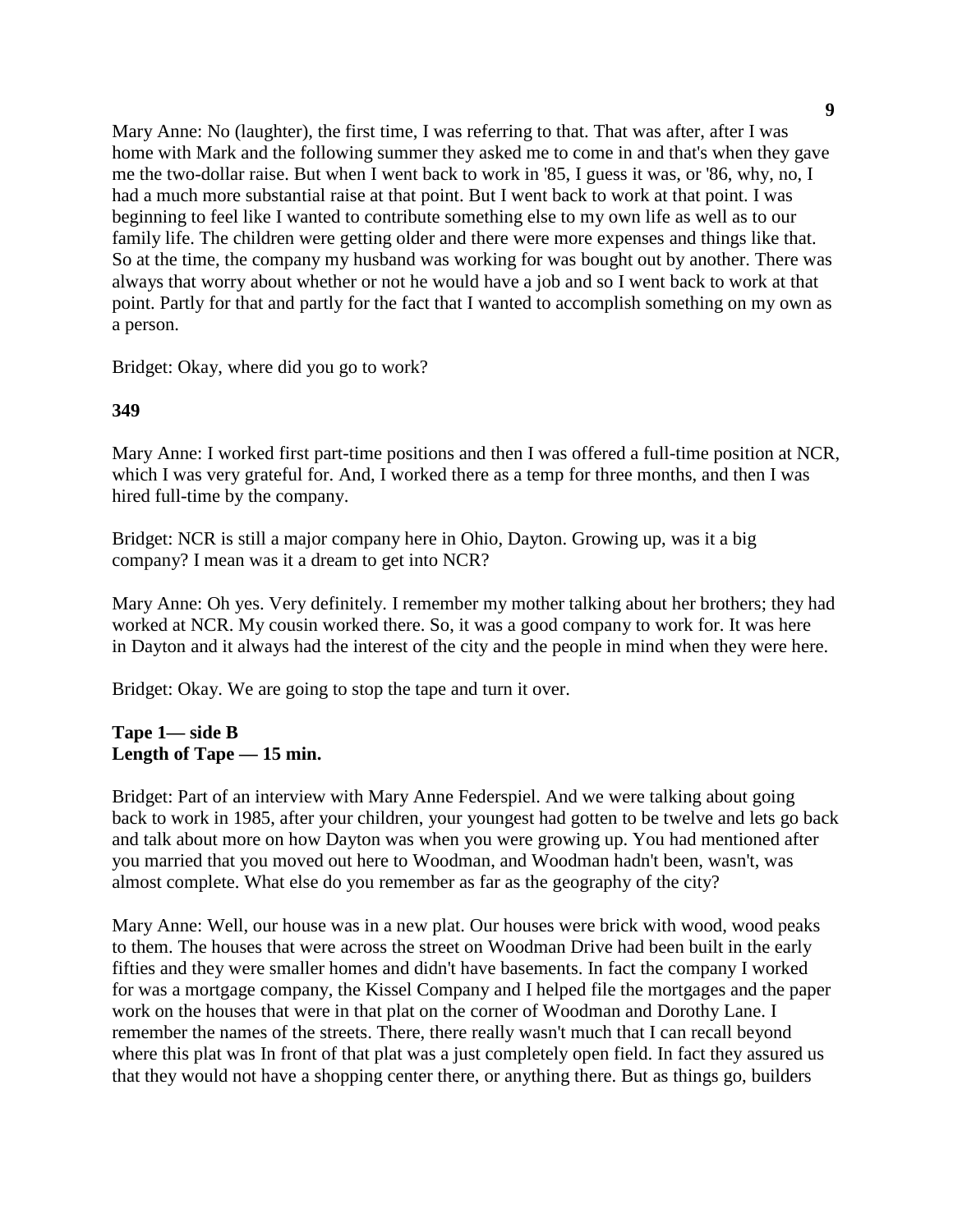promises are not always kept and there was another smaller plat of homes went in front of ours in the open field and then at the end of that there was a strip mall that went in there as well. Later on in our married life, after we had been married for about eight years, we moved to a new home and at the time that was also a brick home and it was further out in the city. In fact, it was in Washington Township. Right on the edge of Kettering. And at that time, Woodman Drive, no not Woodman, Ackerman Blvd was not completely through and they were just building Rahn Road. When we moved into our house we could look from our front yard clear over to Rahn road and there wasn't there were no homes. It was completely empty. You could see St. George Episcopal church, that was there. But there were no other homes. We were the first, one of the first on our street to be built. To go to church you just could not go half and block and then take a left and go down Ackerman. You had to go half a block and then around, oh at least, two or three more turns before you finally got up to church at the corner of David and Ackerman. Behind our house, was a completely open field. For quite a long time there were no homes there. And then they began to build even bigger homes behind us. The children enjoyed playing in the open fields and when the homes were being built back there they used scrap lumber and built tree forts in the trees along our property lines. Spent many hours doing that sort of thing. The property line behind our house was the boundary line for a farm at one time because there was entire row of Ohsao Orange trees back there which were virtually indestructible trees. And by the time we moved there, they were very large and could hold children, climbing them very easily. Ours trees in our yard were the males and the trees in the rest of the yards, all the way down the entire street were the female trees and we did not have any Ohsao orange, big green balls that would come down in the fall time, we were completely exempt. But everyone else had buckets and buckets and buckets of the fruit from the Ohsao orange tree.

Bridget: Now, could you eat that fruit?

Mary Anne: Oh no.

Bridget: Okay

Mary Anne: The people would say it was good for chasing, roaches and things like that but I really don't know if that was true. (Laughter) But they were very heavy and there were many, I mean very fruitful trees. I was always grateful that we didn't have that problem. Our trees did not have thorns. The female trees had thorns so you couldn't climb then. But ours did not so we many people climbing our trees and not the other ones.

Bridget: When we were talking earlier about being married in the fifties and sixties and getting together, you didn't mention going out to dinner. I mean that is a big item that couples do today like they go out to dinner someplace. Can you comment on why or why not?

#### **58**

Mary Anne: We always went out to dinner on New Year's Eve. That was a big thing. We would go to the movies with our friends. First we would go to dinner and then to the movies afterwards. In the early fifties and maybe even into the sixties there were not as many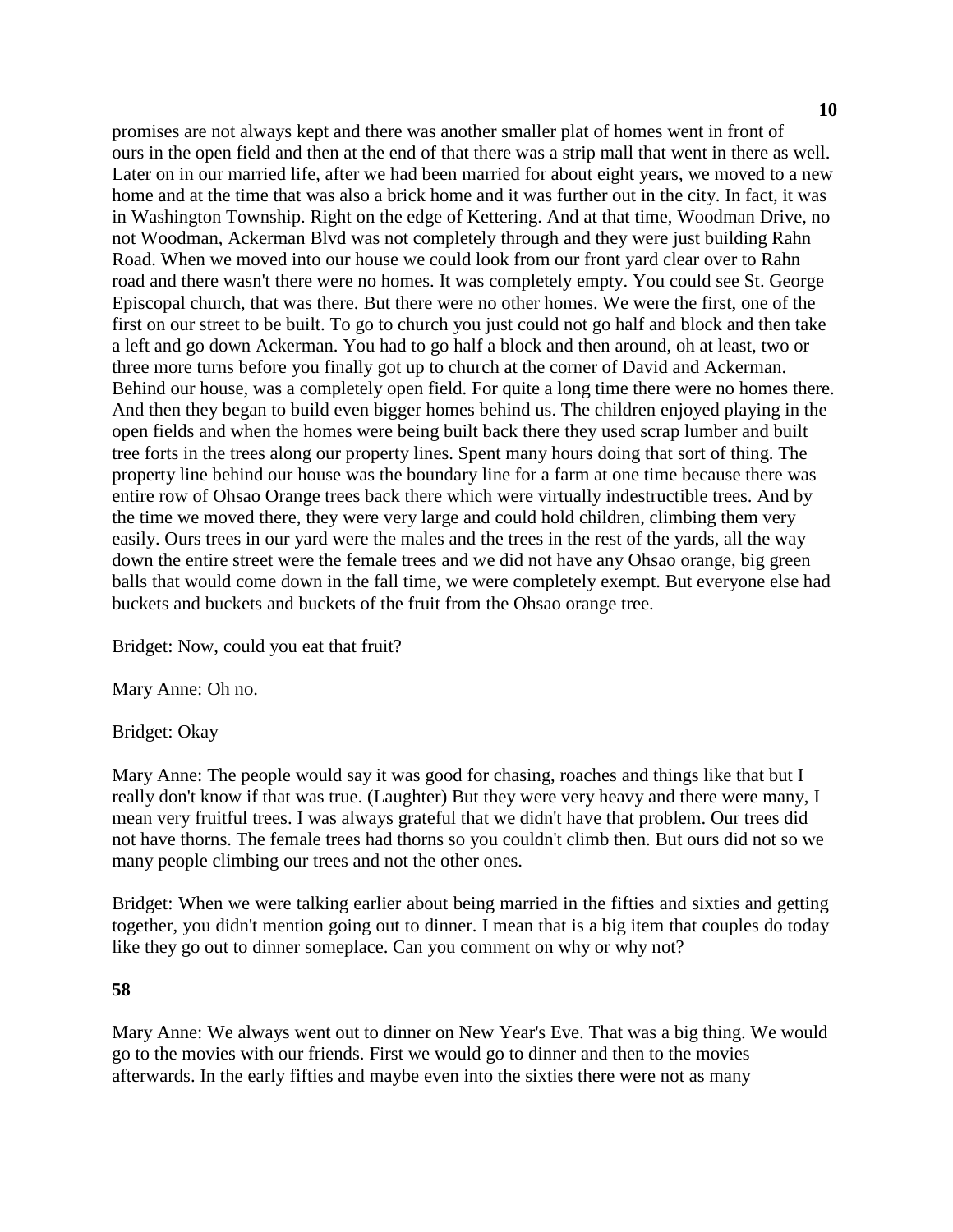restaurants as there are today. Chains were just beginning to be established. McDonalds was the drive in that had fast hamburgers. We had Frisch's and Hasty Tasty where you could drive your car in and the bellhops would come out and take your order and go back inside and you could eat in your car. Those kind of things. But we didn't do that very often. I think it was more of a treat then an every day occurrence. I just we just never did very much eating out to any extent. I think we would occasionally go out to eat before we go to movies ordinarily but most of the time we would visit our friends' homes and play cards or board games. That type of thing. There just wasn't as much eating out as there is nowadays.

Bridget: Okay. Can you think of anything else that is unique about growing up in the Miami Valley that people today just don't understand the difference?

#### **76**

Mary Anne: Well I think when I was growing up you knew more people in the neighborhoods. I know the people in my neighborhood now, and I did in my old neighborhoods. But houses were closer together. People walked a great deal. They rode buses. I mean most people rode buses. Companies were located downtown. There wasn't as much activity in the outside, in the outlying areas as there is now. People had cars but there was usually only one car in a family So, and that the husband would usually take the car for work. And especially in the city, the bus service was very good. So there was no reason to have an extra car. You could get to places and do things without going far away.

Bridget: And they didn't have shopping malls like the big malls we have today. Where did you go shopping, like grocery shopping, clothes shopping?

Mary Anne: Well when I was growing up there was a small grocery at the corner so that was the first place. There was a Liberals, and a Krogers. Liberals was about four blocks away. My family didn't have a car so we, my mother would take a wagon to the grocery store and we would bring the wagon with our groceries back home. There was a baker shop, not quite two blocks away I guess. Saturdays we would go down and get fresh bread. As far as stores were concerned, we went downtown for shopping. That was always a big thing to do. We, my mother and I, I can remember my sister as well, we would go downtown and go shopping. I don't really know for what particularly but we would end in McCroys and we would have a hotdog and a coke and that was a big thing. Or we would walk through the arcade and we'd get caramel corn. They sold caramel corn there. And the arcade was always a neat place to go through. It was very bustling and had small shops there. And so I remember doing that as a child.

Santa Claus was always at Rikes. And, you just, downtown was where you went. I mean, the movie houses were there. Restaurants were downtown. I can't remember as a child being in a restaurant particularly. My father worked on the weekends as a busboy in a Chinese restaurant downtown. Became very good friends with the owners. And, but as far as, I remember he would bring carry out home but as far as eating in the restaurant, I didn't eat there until though myself was out of high school. And would go to this man's restaurant.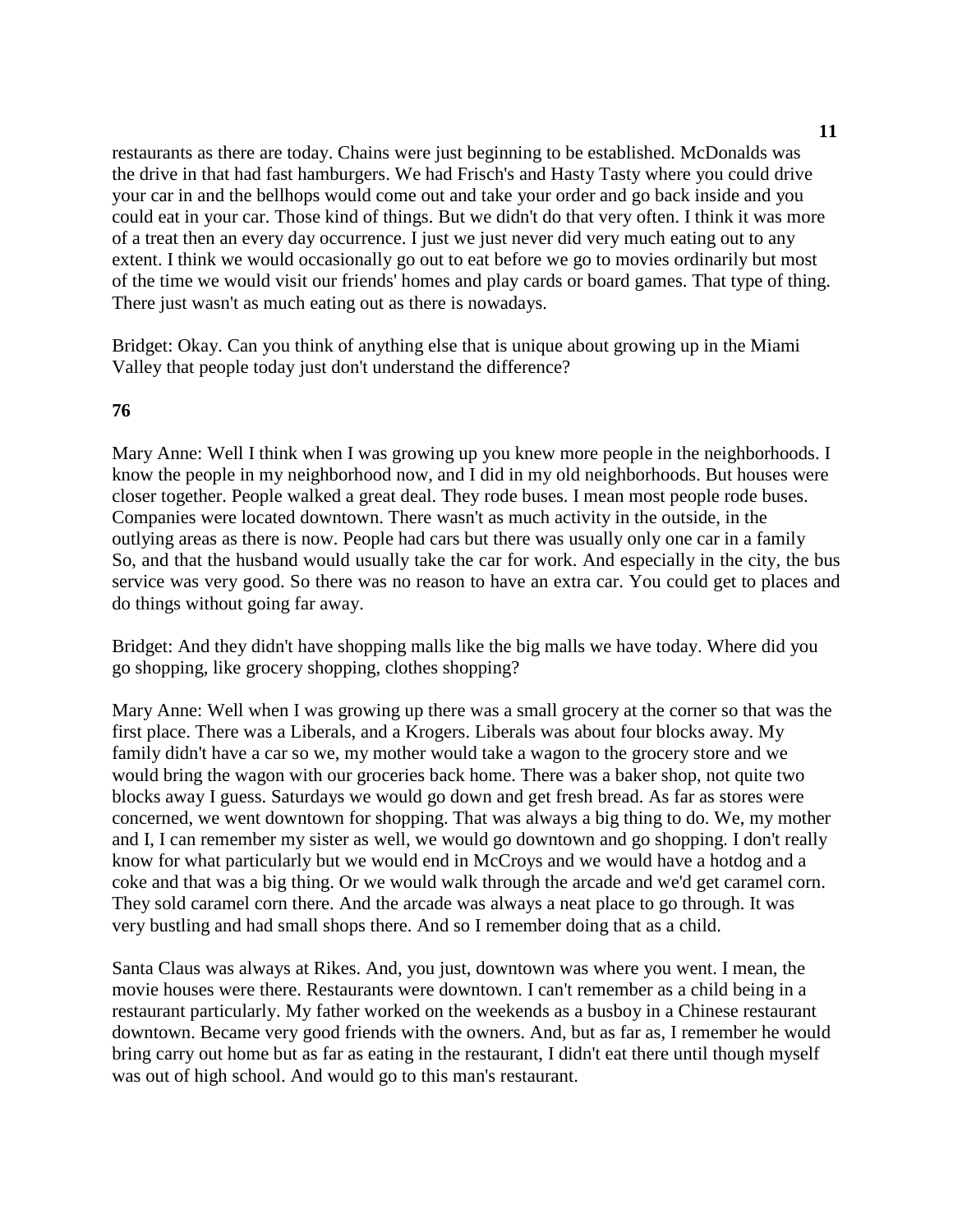Bridget: Do you remember, what was the first big shopping center?

Mary Anne: Well the first big shopping center in Dayton I recall was a place called Miracle Lane. It was off of Salem Avenue. And if you think of it now, it really probably had four or five smaller stores in it. And shortly after that then Town and country was built. And at the time, both of those were almost on the outskirts of town. There were either in another township or in the case of Town and Country, it was in Kettering. And they had the Metropolitan. And there was a grocery store. The was there. A & P, A & P grocery store. Other smaller stores were in that shopping center. And it was a big deal because the stores were not downtown. They were out and in the suburbs. And that was a big thing. And yet today, they don't look any more than like a strip mall. And that's about it, although, they are very nice. Town and Country is a very nice shopping center. Miracle Lane I don't believe is still there any more. It's completely gone.

Bridget: Well, thank you very much for talking about growing up in the Miami Valley and I will be back in a couple of days to see if you can think of anything else that you want to relay to future generations.

Mary Anne: Thank you.

**Second Interview February 25, 2003 Dayton, Ohio**

## **Tape 2 side A Length of Tape — 5 min.**

Bridget: This is February 25, 2003 and this is the second interview. My first question is, when you were young, growing up in the Miami Valley, what did you consider to be the "good life"? What did you consider to be the ideal life, this is when you were little, that you kind of wanted to aspire to?

Mary Anne: Well, I think when I was growing up the ideal was to be married and to have children, to have a husband that you would be happy with. I think that is what most of my friends felt like at that time. I would say probably throughout high school that is what you began thinking of.

Bridget: Okay. A little bit later, when you were in your thirties and early forties, what did you consider to be the good life then?

Mary Anne: Well, at that point I had my children and my husband, and my house, more than I ever thought I have and so to me that was still the good life.

Bridget: Okay, and the third part of that question is what do you consider to be the good life today?